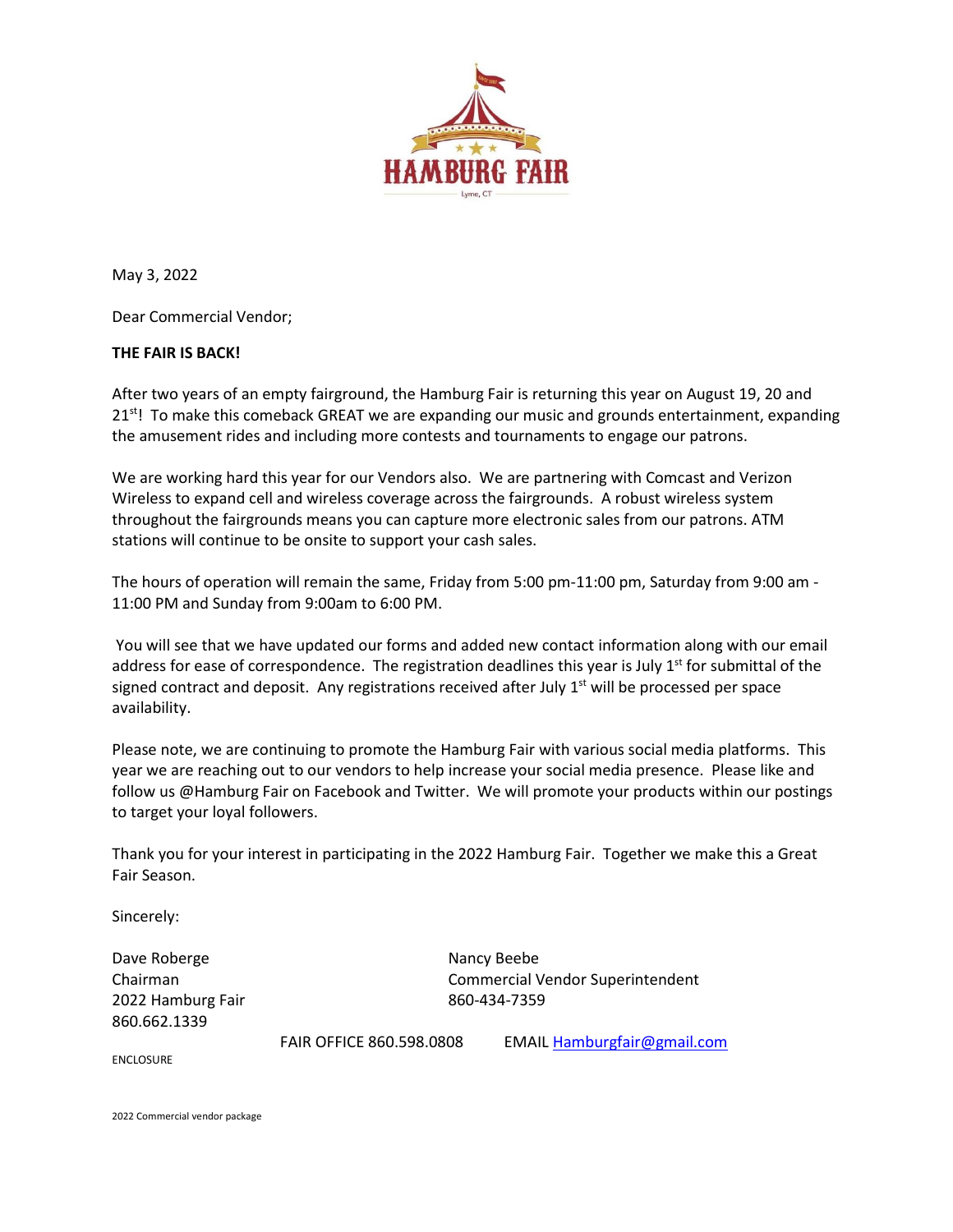## **HAMBURG FAIR 2022 COMMERCIAL VENDOR APPLICATION**

| Email Address experience and the contract of the contract of the contract of the contract of the contract of the contract of the contract of the contract of the contract of the contract of the contract of the contract of t |                                                                                                                                                                                                                                                                                                                                                                                                                                                                                                                                                                                                                                                                      |
|--------------------------------------------------------------------------------------------------------------------------------------------------------------------------------------------------------------------------------|----------------------------------------------------------------------------------------------------------------------------------------------------------------------------------------------------------------------------------------------------------------------------------------------------------------------------------------------------------------------------------------------------------------------------------------------------------------------------------------------------------------------------------------------------------------------------------------------------------------------------------------------------------------------|
|                                                                                                                                                                                                                                |                                                                                                                                                                                                                                                                                                                                                                                                                                                                                                                                                                                                                                                                      |
|                                                                                                                                                                                                                                |                                                                                                                                                                                                                                                                                                                                                                                                                                                                                                                                                                                                                                                                      |
| Please list and describe all products and services to be sold or exhibited. Be very specific. Any items not<br>on the list will need approval prior to the fair by the Commercial Vendor Superintendent.                       |                                                                                                                                                                                                                                                                                                                                                                                                                                                                                                                                                                                                                                                                      |
|                                                                                                                                                                                                                                | Space rental is based upon a 10 x 10 foot space having a 10-foot frontage and 10-foot depth. Each space is<br>\$250.00. Additional space is available for \$25.00 per foot. Electricity is provided for all spaces at no cost.                                                                                                                                                                                                                                                                                                                                                                                                                                       |
| You must bring your own tent and lighting.<br>Sharing of space is prohibited                                                                                                                                                   | Extension cords are not provided for electrical hookups. Vendors must bring their own.<br>All tent stakes, tie down ropes, trailer hitches etc. are included in the 10x10 foot area.<br>Actual space assigned within the type of space applied for is up to the discretion of the Fair Association.<br>Setup times are Thursday AUGUST 18 <sup>th</sup> from 4pm-8pm and Friday AUGUST 19 <sup>th</sup> from 9am-4pm.<br>You must be set up by 4pm on Friday.<br>Upon receipt of your full payment you will receive a map of the fairground showing your space(s) and<br>two (2) gate passes for entry during the fair. Lost passes are replaceable at \$10.00 each. |
|                                                                                                                                                                                                                                | SIZE OF SPACE REQUESTED _________________________TOTAL NUMBER IF SPACES _______________                                                                                                                                                                                                                                                                                                                                                                                                                                                                                                                                                                              |
|                                                                                                                                                                                                                                | INTERNET ACCESS NEEDED (YES/NO                                                                                                                                                                                                                                                                                                                                                                                                                                                                                                                                                                                                                                       |
|                                                                                                                                                                                                                                | DEPOSIT ENCLOSED: NON REFUNDABLE \$150.00 FOR EACH SPACE REQUIRED \$                                                                                                                                                                                                                                                                                                                                                                                                                                                                                                                                                                                                 |
| HAMBURG FAIR ACCOCIATION c/o TREASURER<br>P.O. Box 884<br>OLD LYME CT 06371<br>Fair Office at 860.598.0808 or email to Hamburgfair@gmail.com                                                                                   | Checks are made payable to: HAMBURG FAIR ASSOCIATION. Mail Application to:<br>For additional information you can contact: Nancy Beebe 860.434.7359, call the                                                                                                                                                                                                                                                                                                                                                                                                                                                                                                         |
|                                                                                                                                                                                                                                | The Hamburg Fair Association and the Lyme Grange #147 are not responsible for any accidental or consequential<br>loss, damage or injury incurred at this event. You are an independent operator and voluntarily assume any and all                                                                                                                                                                                                                                                                                                                                                                                                                                   |

risks/liabilities and results associated with your participation therein. By signing this agreement you indicate that you have read, understand and agree to all stipulations and all the rules and regulations of the Hamburg Fair Association for Commercial Vendors.